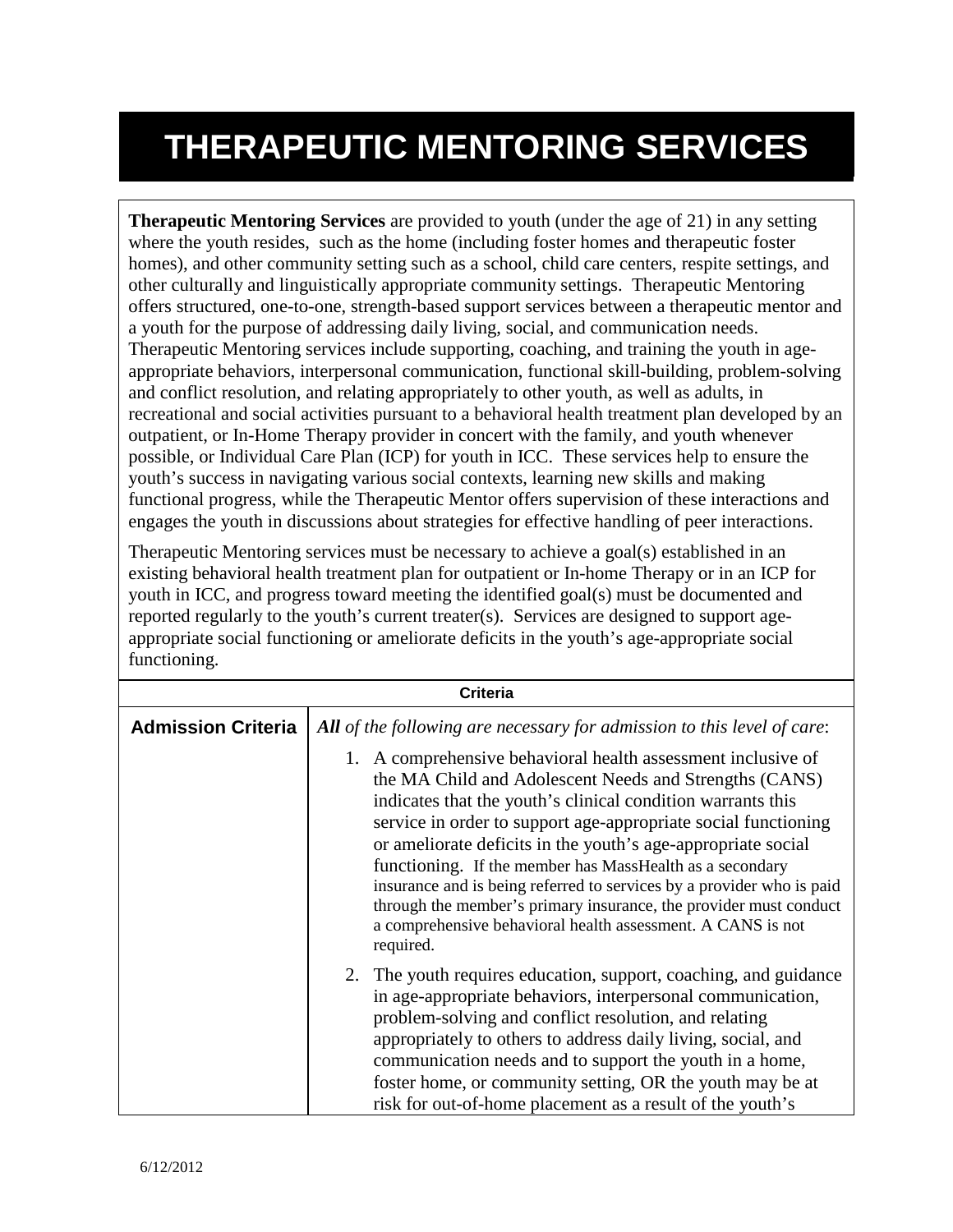|                                                                                        | mental health condition OR requires support in transitioning<br>back to the home, foster home, or community from a<br>congregate care setting.<br>3. Outpatient services alone are not sufficient to meet the youth's                                                                                                                                                    |
|----------------------------------------------------------------------------------------|--------------------------------------------------------------------------------------------------------------------------------------------------------------------------------------------------------------------------------------------------------------------------------------------------------------------------------------------------------------------------|
|                                                                                        | needs for coaching, support, and education.                                                                                                                                                                                                                                                                                                                              |
|                                                                                        | 4. Required consent is obtained.                                                                                                                                                                                                                                                                                                                                         |
|                                                                                        | 5. The youth is currently engaged in outpatient services, In-<br>Home Therapy or ICC and the provider or ICC CPT,<br>determine that Therapeutic Mentoring Services can facilitate<br>the attainment of a goal or objective identified in the treatment<br>plan or ICP that pertains to the development of communication<br>skills, social skills and peer relationships. |
| Psychosocial,<br>Occupational, and<br><b>Cultural and</b><br><b>Linguistic Factors</b> | These factors may change the risk assessment and should be<br>considered when making level-of-care decisions.                                                                                                                                                                                                                                                            |
| <b>Exclusion Criteria</b>                                                              | Any one of the following criteria is sufficient for exclusion from this<br>level of care:                                                                                                                                                                                                                                                                                |
|                                                                                        | 1. The youth displays a pattern of behavior that may pose an<br>imminent risk to harm self or others, or sufficient impairment<br>exists that requires a more intensive service beyond<br>community-based intervention.                                                                                                                                                  |
|                                                                                        | 2. The youth has medical conditions or impairments that would<br>prevent beneficial utilization of services.                                                                                                                                                                                                                                                             |
|                                                                                        | 3. Therapeutic Mentoring services are not needed to achieve an<br>identified treatment goal.                                                                                                                                                                                                                                                                             |
|                                                                                        | The youth's primary need is only for observation or for<br>management during sport/physical activity, school, after-<br>school activities, or recreation, or for parental respite.                                                                                                                                                                                       |
|                                                                                        | The service needs identified in the treatment plan/ICP are<br>5.<br>being fully met by similar services.                                                                                                                                                                                                                                                                 |
|                                                                                        | The youth is placed in a residential treatment setting with no<br>6.<br>plans for return to the home setting.                                                                                                                                                                                                                                                            |
| <b>Continued Stay</b><br><b>Criteria</b>                                               | <b>All</b> of the following criteria are required for continuing treatment at<br>this level of care:                                                                                                                                                                                                                                                                     |
|                                                                                        | The youth's clinical condition continues to warrant Therapeutic<br>1.<br>Mentoring Services in order to continue progress toward                                                                                                                                                                                                                                         |